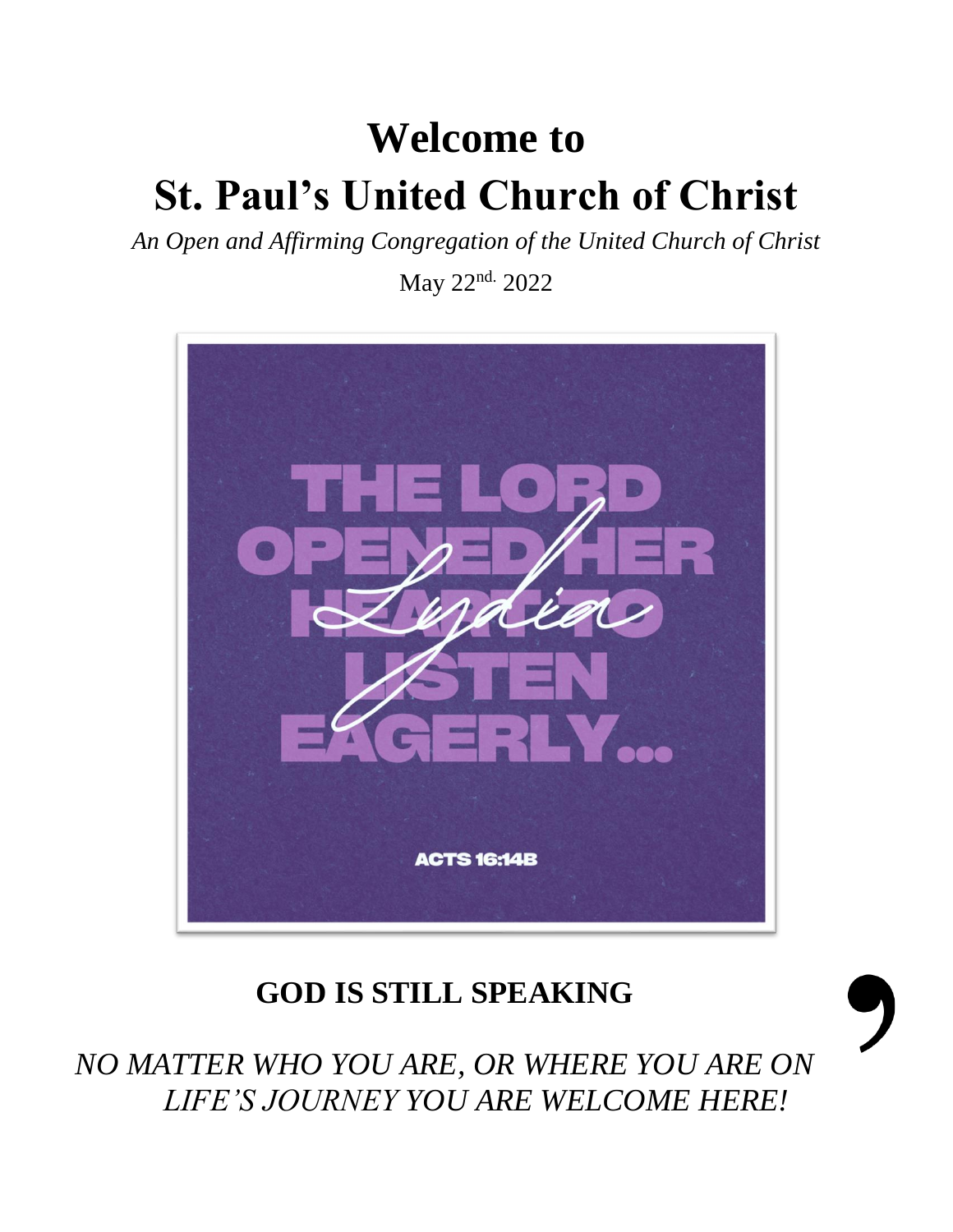**Worship Leadership**

The Rev. John J. Ward-Diorio Preacher: Pastor Allyssa A. Boyer Lector: Eric Dundore

#### **Ministry of Music**

Minister of Music: Eric R. Dundore Choristers' Director: Jonneke A. Dundore Assistant Music Director: Mark A. Dundore Organist: Sarah A. Myers Assistant Organist: Patrice G. Miller

> **Ministry of Audio and Video**  Jeffrey A. Dundore

**Ministry of Service** Head Usher: Jim Pirtle Ushers: Mary Runkle Nursery: Flower Delivery: Carol Sizemore

**Pastor Emeritus** The Rev. Dr. Thomas E. Herrold

> **Ministers** The Entire Congregation

*Please visit the church website at <http://www.saintpaulsucc-mech.org/> to sign up for Acolyte, Usher, Lector, Volunteer in the Nursery, Deliver the Altar Flowers, and/or Sponsor the Altar Flowers. You will find the individual signup sheets under the "Sign Up" menu heading. Thank you.*



S*t. Paul's Online Giving*

**ST. PAUL'S UNITED CHURCH OF CHRIST 626 Williams Grove Road Mechanicsburg, PA 17055 717/766-7931 Website: www.saintpaulsucc-mech.org Office email: stpaulstaff@outlook.com John's email: [revjohnwd@outlook.com](mailto:revjohnwd@outlook.com) Allyssa's email: [allyssaboyer@outlook.com](mailto:allyssaboyer@outlook.com)**

Page 2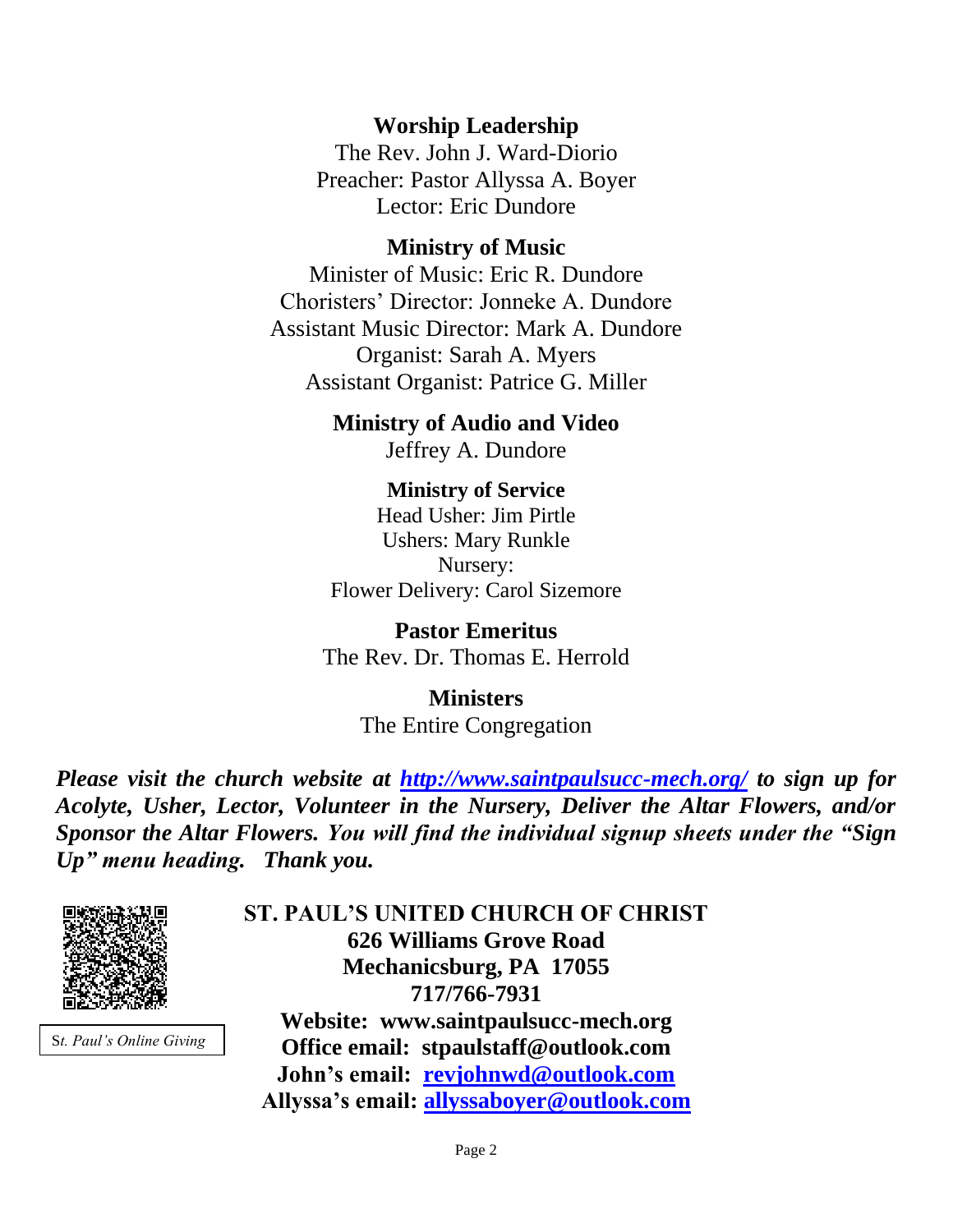#### ST. PAUL'S UNITED CHURCH OF CHRIST SERVICE OF WORSHIP

#### SIXTH SUNDAY OF EASTER May 22<sup>nd</sup>. 2022

*Please note: the livestream broadcast begins with the Announcements. If you do not wish to appear in the livestream, it is best to sit in one of the back three pews of the Sanctuary.*

*Please write up any Prayer Requests ahead of time, leave them in the Red Bowl or give them to the Head Usher. They will bring them forward.*

#### *\*Those who are comfortable doing so are invited to stand.*

#### THE RINGING OF THE CHIMES

#### THE WELCOME & ANNOUNCEMENTS

THE ORGAN PRELUDE "Blessed Jesus, At Thy Word" Roger C. Wilson

CHORAL INTROIT

*Please note: we will be singing with our masks in place.*

\*THE HYMN No.1 "Immortal, Invisible, God Only Wise"

### \*PRAYER OF INVOCATION (unison)

**Gracious God, through a vision You sent forth Paul to preach the gospel, and called the women to the place of prayer outside the gate. Grant that we may be like Paul and like Lydia; our hearts responsive to Your word, and open to go where You lead us. May our witness be as bold as theirs, our love as deep, and our faith as true. Amen.**

### CALL TO CONFESSION

All who keep God's Word know God's love and live by it. But discipleship is not easy amid all the world's distractions, and the gift of love is not incorporated into our lives without effort. There is a gap between intention and reality, a chasm we create between ourselves and God. That is why we observe a time of confession.

### SILENT PRAYERS OF CONFESSION

### WORDS OF ASSURANCE:

Jesus invites us to feel our own strength, to understand our own power, to sense the changes that love is accomplishing within us and among us. The Holy Spirit has come to teach us all that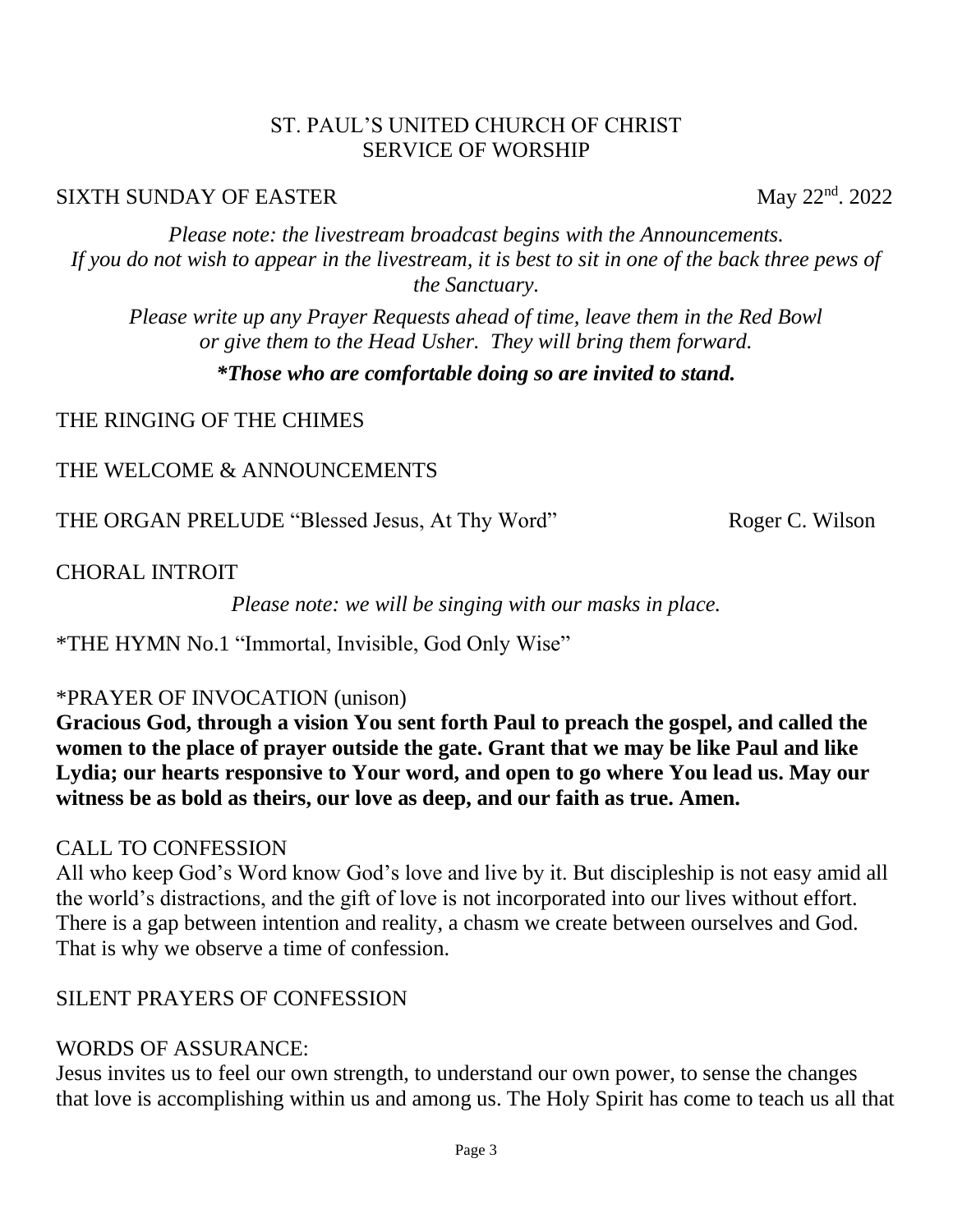we need in order to be faithful. We are loving servants of God, who claims us and sends us on a journey of peace. Praise God, who has blessed and forgiven us.

> *Please note: we will not be shaking hands or hugging. If you are able, please rise and greet one another with other signs of Peace.*

#### \*THE PASSING OF THE PEACE

#### \*THE GLORIA PATRI (#759 is the tune, but not all the same words) **Glory be to the Father, and to the Son, and to the Holy Ghost; As it was in the beginning, is now, and ever shall be, world without end. Amen. Amen.**

*Children are invited to the front at this time. They may sit on the chancel steps, they may sit in the front pews, or they may remain seated with their families. Remember, everyone who comes forward will be on camera.* 

SING THE CHILDREN TO THE FRONT Jesus Loves the Little Children *Jesus loves the little children, all the children of the world Shy and Joyful, Bold and Bright They are precious in his sight Jesus loves the little children of the world.*

#### THE WORD FOR THE YOUNG

SING THE CHILDREN TO THEIR SEATS SEATS SEARCHER SEATS

*Jesus loves me, this I know, for the Bible tells me so Little ones to him belong. They are weak but He is strong. Yes, Jesus loves me. Yes, Jesus loves me Yes, Jesus loves me. The Bible tells me so*

#### THE GOSPEL READING John 14:23-29

#### THE PSALM READING Painting and the property of the Psalm 67

\*THE HYMN "If We Just Talk" (to the tune of No. 208, "God So Loved the World")

*If we just talk of thoughts and prayers And don't live out a faith that dares, And don't take on the ways of death, Our thoughts and prayers are fleeting breath.*

*If we just dream of what could be And do not build community, And do not seek to change our ways, Our dreams of change are false displays.*

*(Cont. on next page)*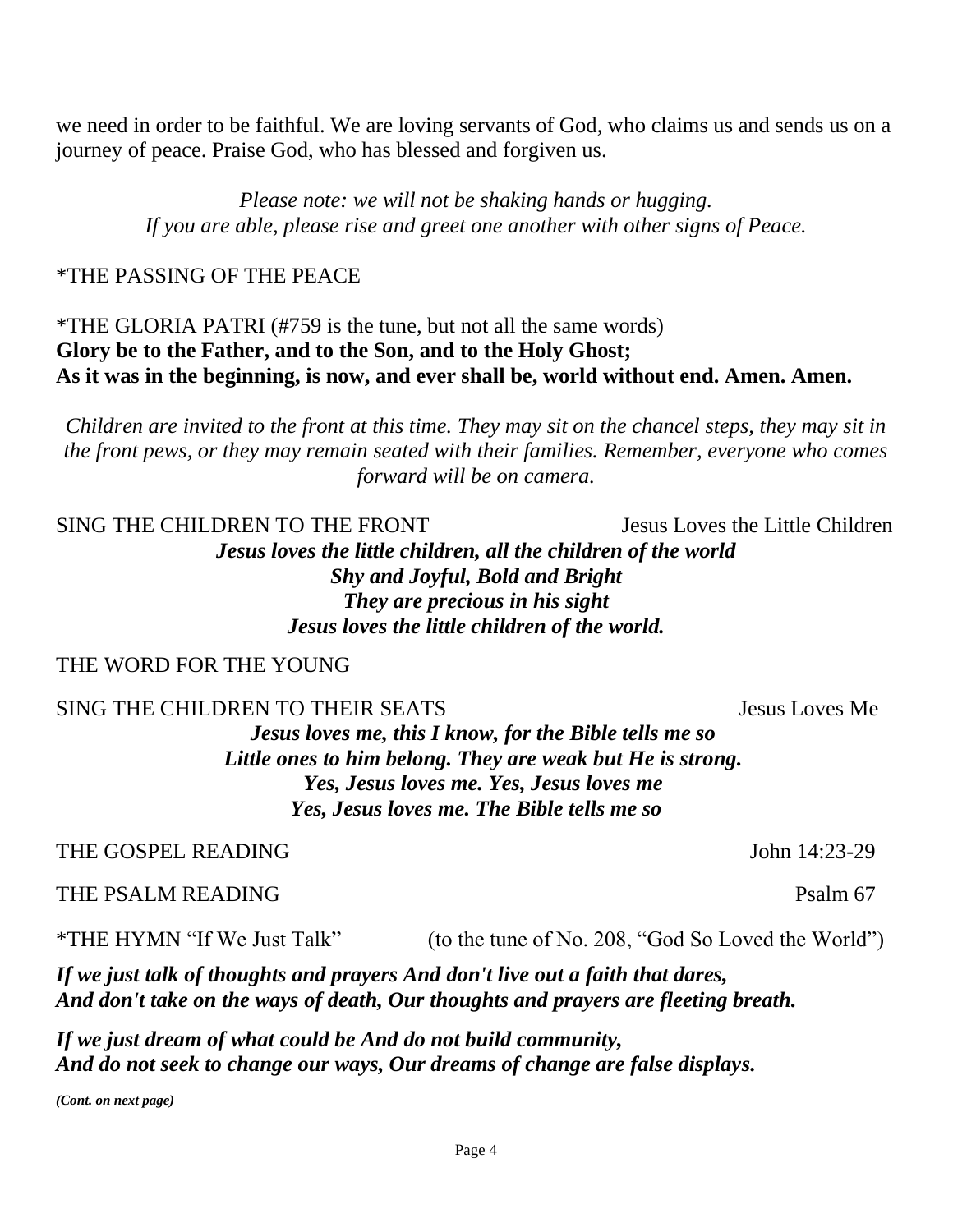### *If we just sing of doing good And don't walk through our neighborhood To learn its hope, to ease its pain, Our talk of good is simply vain.*

#### *God, may our prayers and dreams and songs Lead to a faith that takes on wrongs — That works for peace and justice, too. Then will our prayers bring joy to you.*

Text: Copyright © 2017 by Carolyn Winfrey Gillette. All rights reserved.

THE RESPONSE: One: God is Still Speaking. **All: Thanks be to God!** 

#### THE NEW TESTAMENT READING & MESSAGE:  $Acts 16:9-15$

#### THE PRAYERS OF THE PEOPLE AND THE LORD'S PRAYER

**Our Father, who art in heaven, hallowed be thy name. Thy kingdom come. Thy will be done on earth as it is in heaven. Give us this day our daily bread. And forgive us our debts, as we forgive our debtors. And lead us not into temptation but deliver us from evil. For thine is the kingdom, and the power, and the glory, forever. Amen.**

THE CHORAL RESPONSE (unison)

# Joyful Eastertide



*Please note: you can leave your offerings in the plate in the Narthex on your way in or on your way out after Service. You may also place your pew pad sheets in that Offering Plate. Thank you.*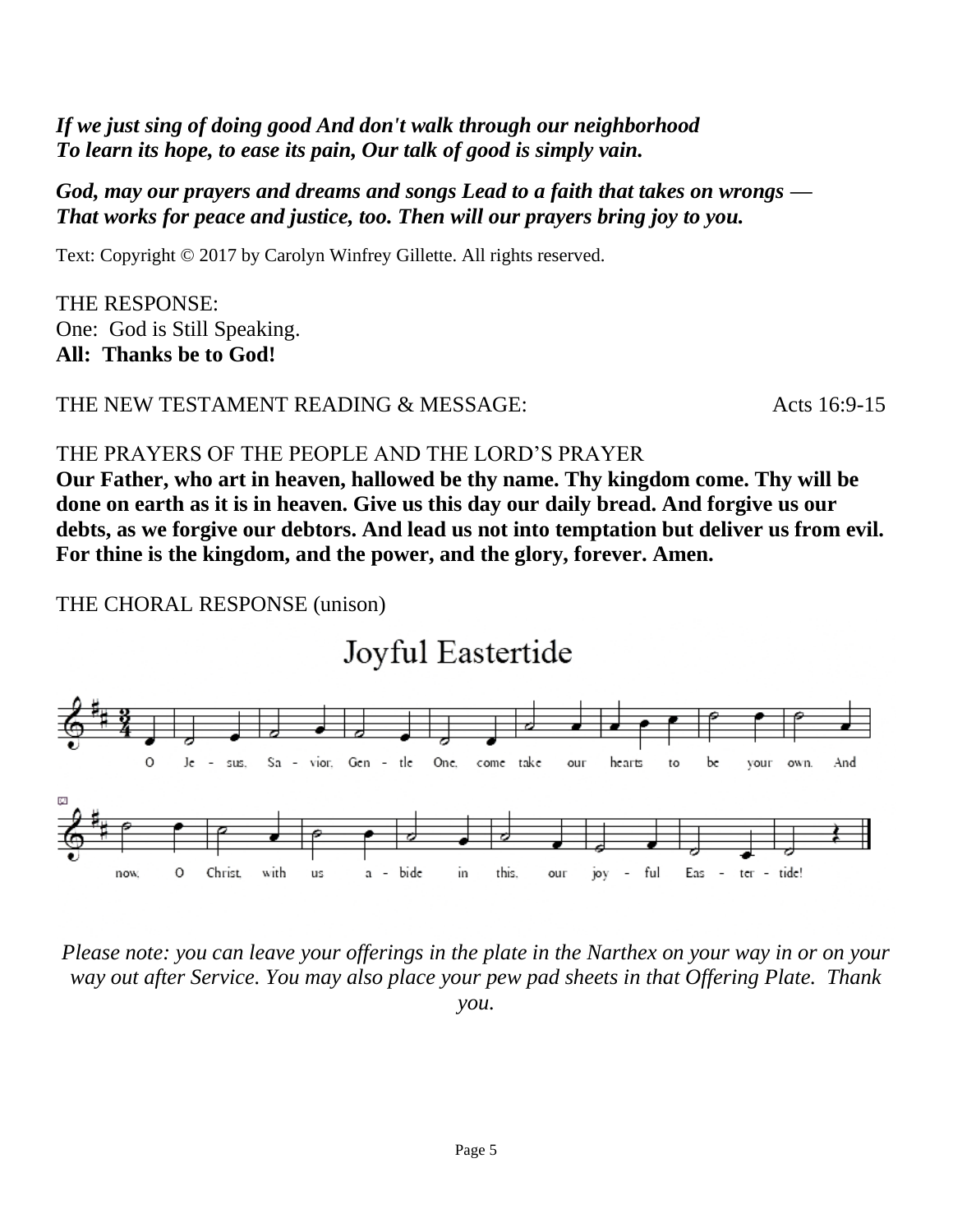#### THE ANTHEM "Let Your Faith Be Stronger than Your Fear" words and music by Tom Trenney Chancel Choir and soloist, Gordon Kaslusky

In the deserts of your life, I'll not desert you. I will make a way beside a flowing stream. Through the valley, do not fear for I am with you; My rod and staff to comfort and redeem.

In the darkness of your life, I will not leave you, In the shadow, I'm your light, your lamp, your sun. I will be the star that shines above to guide you, A light unto your path to lead you on.

#### Refrain:

Do not be afraid, I go before you. Do not be afraid, I am by your side. Be still and know that I am with you. Let your faith be stronger than your fear.

When you're weary, when you're faint, I will be with you. I will raise you up to soar on eagle's wings. I will be the joy that seeks you through your sorrow. Unending hope my resurrection brings.

When the storms of life assail, I will uphold you. I will strengthen you; I'll be the help you need. Though the waters rage and foam, fear not, I'm with you. I am the way, the truth, the life, indeed! Refrain (2x)

#### \*DOXOLOGY

#### \*THE PRAYER OF DEDICATION (Unison)

**For the hospitality of Your good earth, for the people You have given us to love, for the tasks You have called us to do, we give thanks, gracious God. Our offerings are a measure of our faith, and evidence of our gratitude. We dedicate ourselves with our gifts, that Your reign of peace may be realized in the places where we live, and work, and far beyond our personal reach. Amen.**

\*THE HYMN "God, In Our Church's Teaching"

(to the tune of No. 386, "The Church's One Foundation")

*God, in our church's teaching, may we be bold and clear; may it become our practice to counter hate and fear. We've said that Jesus' message is one that's filled with love, and yet our sweeping statements are clearly not enough.*

*Isaiah boldly told us you hate our worship ways when we ignore injustice and simply offer praise. And Jesus gave a warning: When we — in sin and pride refuse to welcome others, we turn our Lord aside.*

*(Cont. on next page)*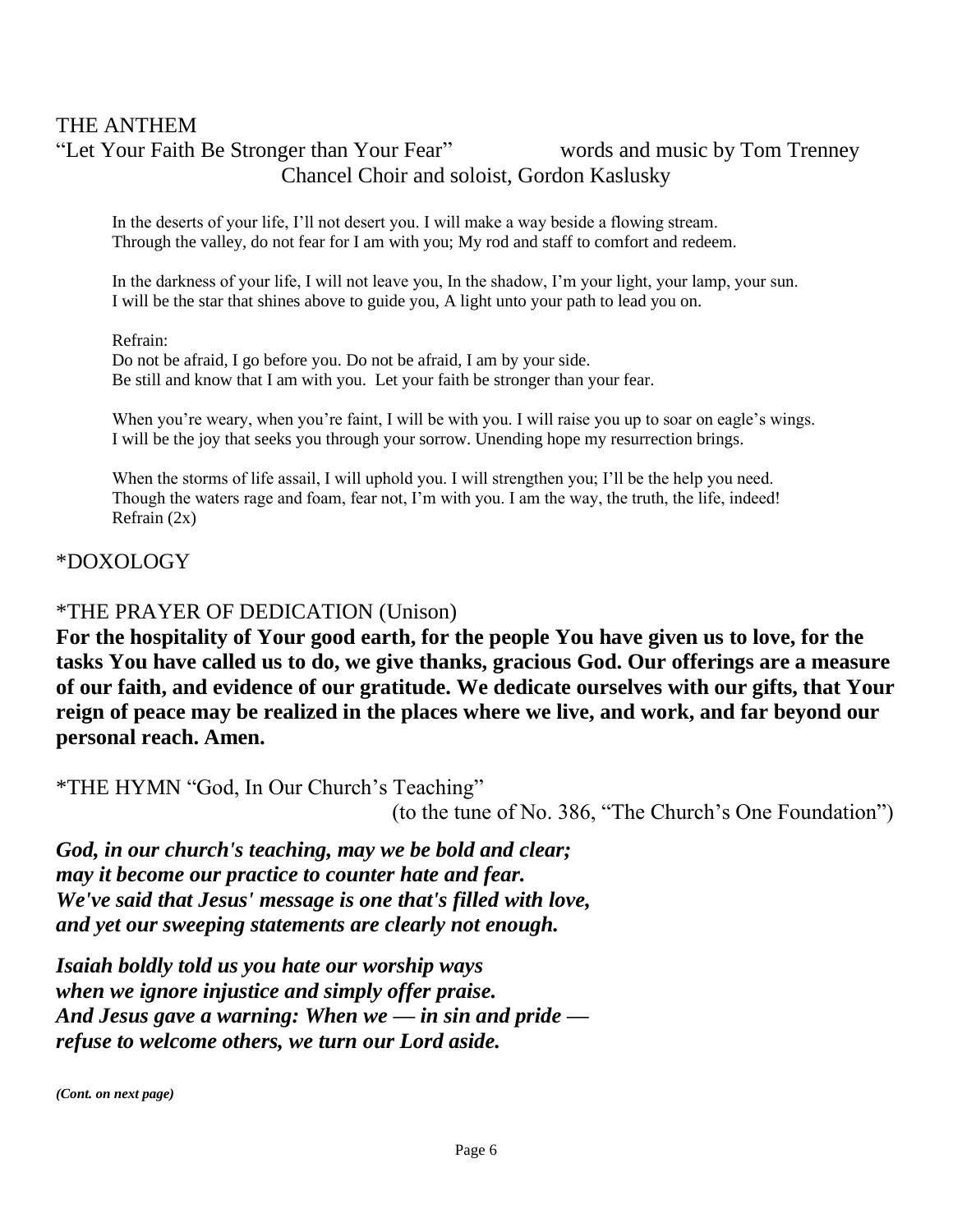*May these be crucial lessons we teach the old and young: that racist ways are evil, that sexist ways are wrong. In Sunday schools and pulpits, may this be what we speak: God made each person precious, beloved and unique.*

*O God, we grieve the violence, the shootings, and the hate; we grieve our own indifference — our speaking out too late. God, in our church's witness, may we say loud and clear: We welcome every neighbor. We work for justice here.*

Text: Copyright © 2021 by Carolyn Winfrey Gillette. All rights reserved.

#### \*THE BIDDING TO MISSION

\*THE WORLD PEACE PRAYER

One: Lead us, O God.

**All: Lead us from death to life, from falsehood to truth. Lead us from despair to hope, from fear to trust. Lead us from hate to love, from war to peace. Let peace fill our hearts, our world, our universe. Amen.**

\*THE BENEDICTION

#### \* THE THREE-FOLD AMEN

*Please note: the livestream continues until the end of the Postlude. Please know you are free to leave following the Three-fold Amen, and exit to the Narthex to speak with one another. Do remember you may be visible and audible on the livestream as you exit early. If you choose to remain, please be seated and listen quietly to the Postlude.*

THE ORGAN POSTLUDE "Carry His Love With You" Adam Mason

References:

The Prayer of Invocation is adapted from Revised Common Lectionary Prayers copyright © 2002, Consultation on Common Texts, admin. Augsburg Fortress.

The Call to Confession, Words of Assurance, and Prayer of Dedication are adapted from "Gathered by Love" by Lavon Bayler, 1994, United Church Press.

The World Peace Prayer is a paraphrase of a verse from the Upanishads, the most ancient scriptures of Hinduism, also prayed daily by Roman Catholic Benedictine nuns.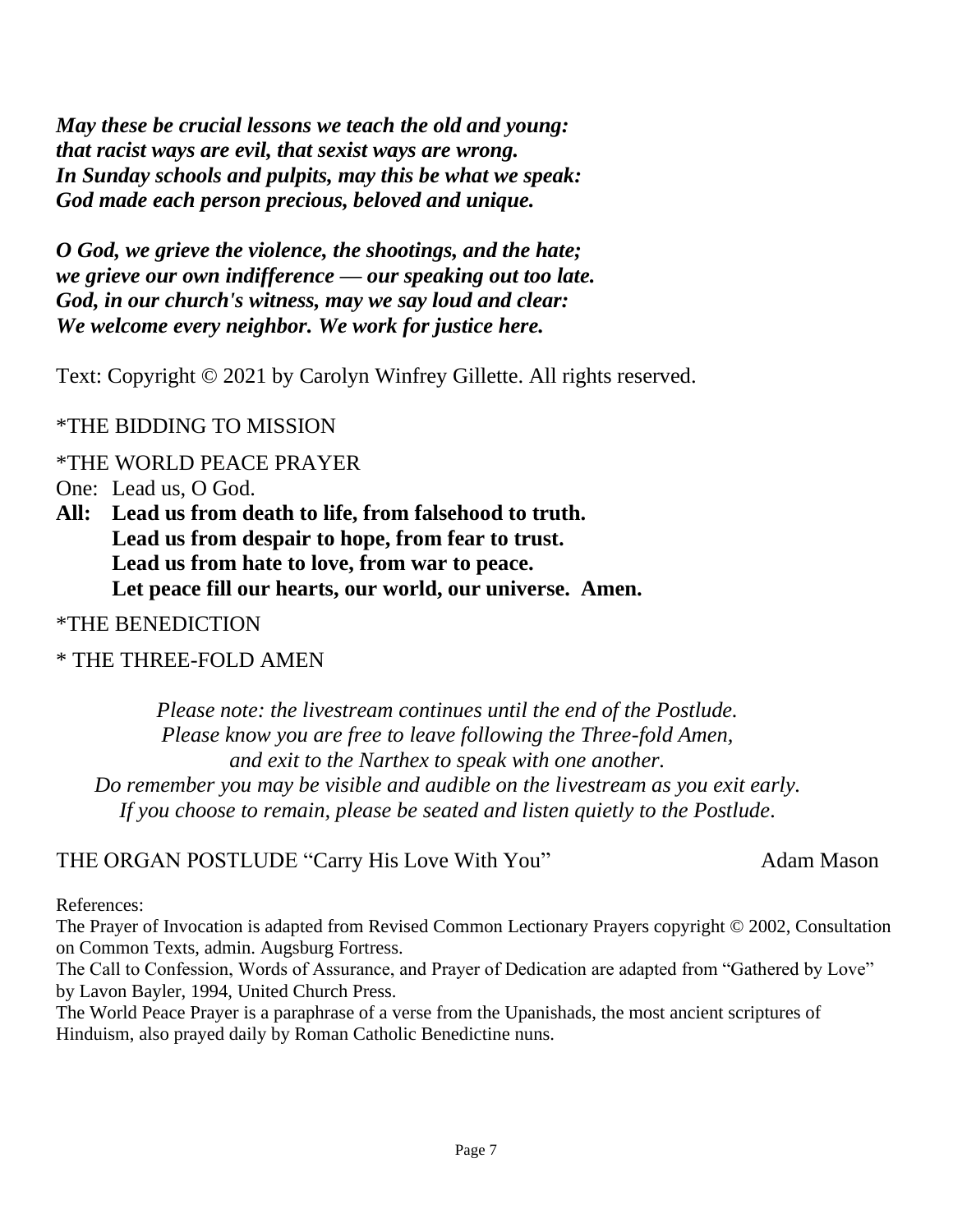### **ALTAR FLOWERS**

The Altar flowers are given to the Glory of God by Sara Weiser, "In Memory of Ann Palazzo." & Tom & Tillie's Children, "In Memory & Celebration of the Lives of Tom and Tillie Valenteen on their Wedding Anniversary."

# **ANNOUNCEMENTS:**

### **New Member and New Graduate Celebration following worship today!**

#### **Summer Worship Schedule**

Beginning on Sunday, June 5, we will hold one worship service starting at 9:15 AM each Sunday morning. There will be no Sunday school; enjoy your summer break! Sunday school will resume on Rally Day, September 11, 2022.

#### **Special Worship Services**

Our congregation will praise God and proclaim the Gospel though the observance of several special worship services this June:

- June 5: Pentecost Sunday (don't forget to wear "flame-colored" clothes)
- June 12: Trinity Sunday
- June 19: Commemoration of Juneteenth
- June 26: Open and Affirming Sunday

We hope you will join us!

### **Pollyannas will be meeting 11:30 am, Tuesday, May 24th at PERKINS instead of Brothers.**

#### **Urgent Need**

The Ecumenical Food Pantry is in dire need of toiletries, especially shampoo, deodorant, toothbrushes, and toothpaste. Please remember them in your benevolent giving.

#### **Yard Sale**

Thank you to everyone who showered St. Paul's with treasures, drinks, food, and delicious baked goods to sell! The Spring Yard Sale brought in \$1785.39! The weather didn't dampen the mood in the kitchen which sold the best egg sandwiches and hot dogs with sauerkraut for breakfast. The Yard Sale committee greatly appreciates everyone who weathered the storm and came out to help in any way.